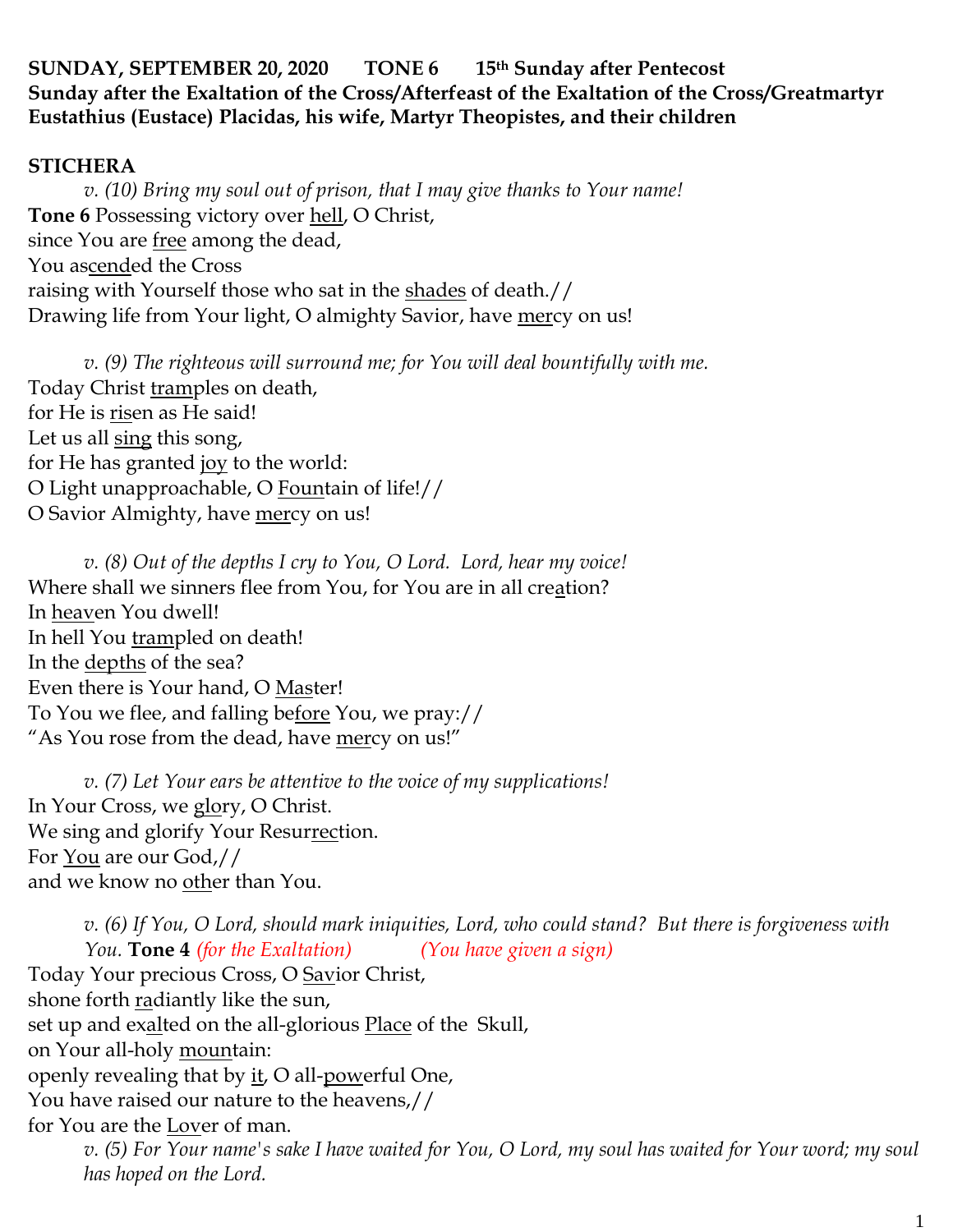Today, O unapproachable One, the heavens declare Your glory to mankind. The image of the Cross, shining forth in radiance, with unapproachable light, has denounced the evil nature of God's enemies. Therefore, we glorify Your loving dispensation,// O almighty Jesus, the <u>Sav</u>ior of our souls.

*v. (4) From the morning watch until night, from the morning watch, let Israel hope on the Lord!*  Stretching forth his hands, Moses vanquished Amalek, prefiguring the image of the Cross. Now we, bowing down before the Tree of the Cross, trample the cunning plots of the enemy underfoot, since we have Christ as our champion, Who was lifted up on it in the flesh,// slaying the serpent and saving mankind.

*v. (3) For with the Lord there is mercy and with Him is plenteous redemption, and He will deliver Israel from all his iniquities.* **Tone 4** *(for Greatmartyr Eustathius) (You have given a sign)* Your calling was from on high, and not from men, O Eustathius, for Christ Himself, the Lover of man, appeared to you and captured you in the nets of faith, O blessed one, He washed away your sins with your baptism and the trials of life. As Master, He extends patience to you,// showing you to be a renowned conqueror.

*v. (2) Praise the Lord, all nations! Praise Him, all peoples!* Joyfully, in your youth, O Eustathius, you received instruction in the virtues. Bereft of your children and spouse, you valiantly endured captivity, suffering humiliating slavery. But your courage in battle made you loving and radiant,// O ever-memorable saint.

*v. (1) For His mercy is abundant towards us; and the truth of the Lord endures forever.*  You offered yourself to God as divine incense, rendered most fragrant in the fire: A beautiful burnt offering, an acceptable sacrifice, a living and perfect oblation, bearing fruit with all your household. Therefore the mansions of heaven and the armies of the saints have now received both you and yours,// O truly wondrous Eustathius.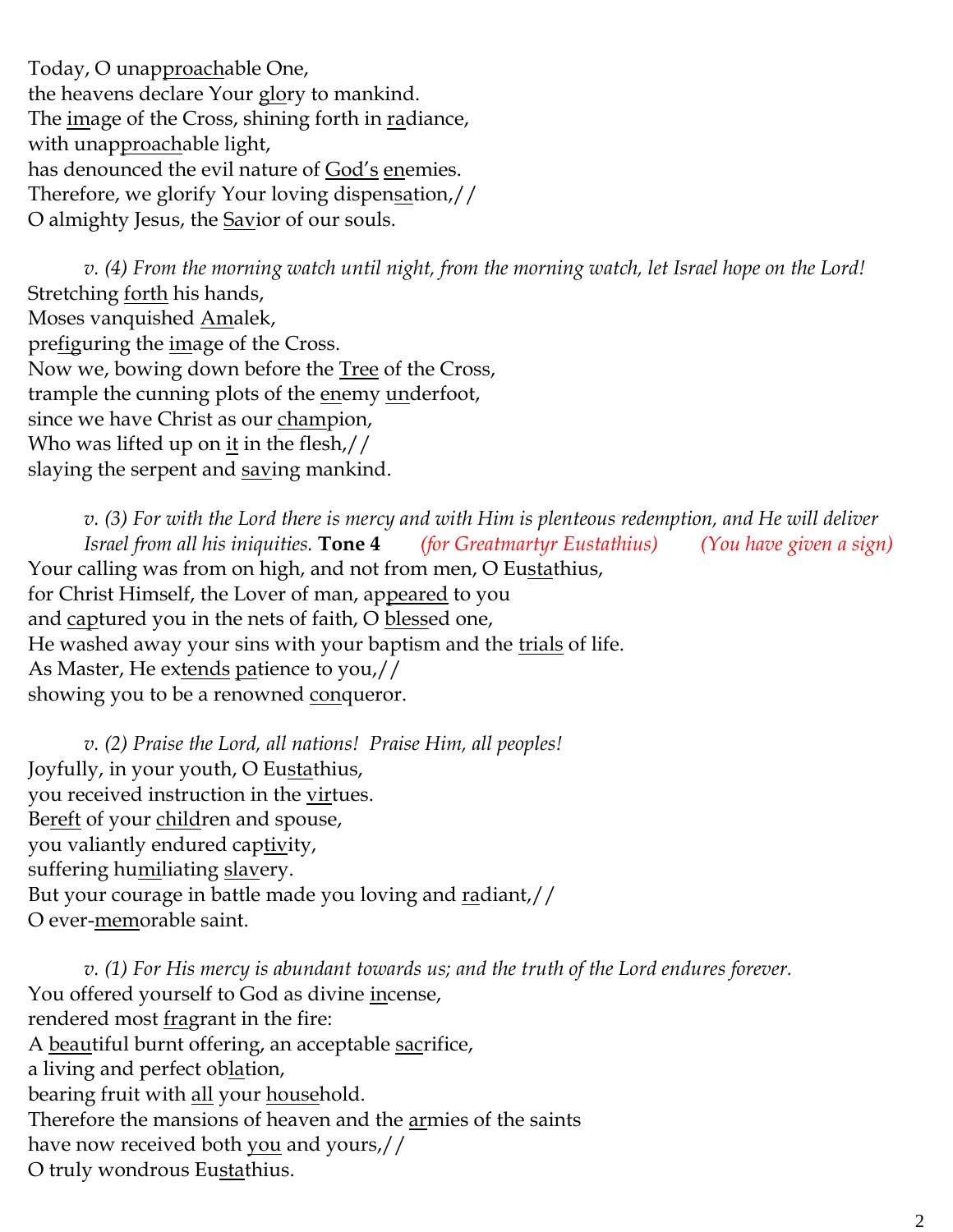*Glory to the Father, and to the Son, and to the Holy Spirit;* **Tone 2** Eustathius sets himself before us as a second <u>Job</u> in his life, in his sufferings and his struggles. He is a model of the virtues and tower of patience, truly surpassing Job in that <u>vir</u>tue, together with his spouse and his children, faithful in life and unshaken in trials, a victor in the midst of <u>sufferings</u>. We <u>set</u> him forth in supplication before Christ,// that He may grant enlightenment to our souls and cleansing for our sins. *now and ever, and unto ages of ages. Amen.* **Tone 6** *(Theotokion – Dogmatikon)* Who will not bless you, O most holy Virgin? Who will not sing of your most pure childbearing?

The only-begotten Son shone timelessly from the **Father**,

but from you He was ineffably incarnate.

God by nature, yet Man for our sake,

not two persons, but one known in two natures.

Entreat Him, O pure and all-blessed Lady,//

to have <u>mer</u>cy on our souls!

## **APOSTICHA**

**Tone 6** Your Resurrection, O Christ our <u>Sav</u>ior, the Angels in heaven sing! Enable  $us$  on earth//</u> to glorify You in <u>pur</u>ity of heart!

*v. The Lord is King; He is robed in majesty!*  Destroying the gates of hell, breaking the chains of death, You resurrected the fallen human race as almighty God!// O Lord, Who rose from the dead, glory to You!

*v. For He has established the world, so that it shall never be moved.* Desiring to return us to Paradise, Christ was nailed to the Cross and placed in a tomb. The Myrrhbearing Women sought Him with tears, crying, "Woe to us, O Savior! How do You deign to descend to death? What place can hold Your life bearing body? Come to us as You promised! Take away our <u>wail</u>ing and tears!" Then the Angel appeared to them: "Stop your lamentations! Go, proclaim to the Apostles: The Lord is  $\frac{risen}{l}$ granting us purification and great mercy!'"